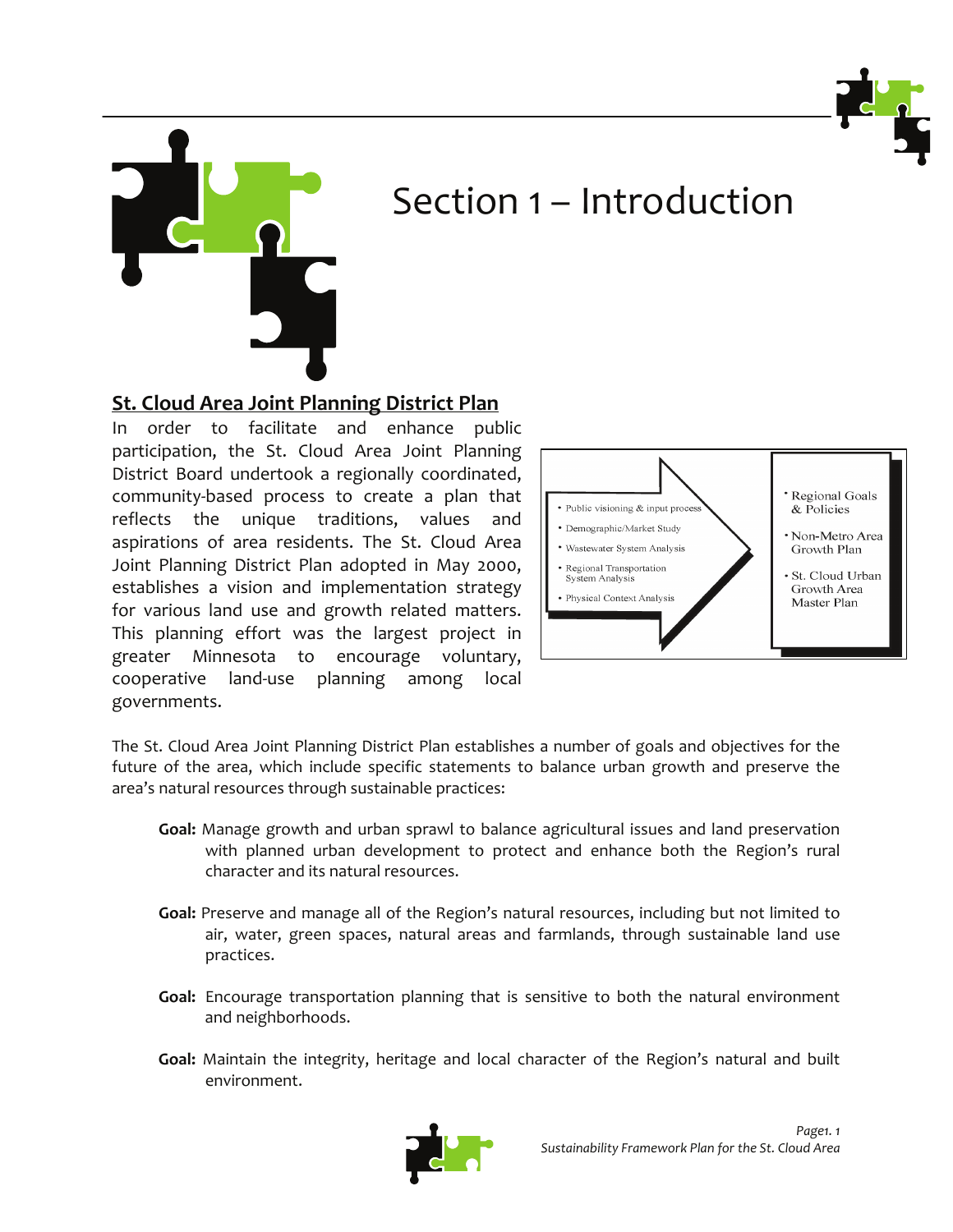

To date, the area's efforts to enhance its regional services and vision have flourished. This includes numerous transportation plans, a regional wastewater facility study, affordable housing efforts, monthly regional issues forums and regional park planning. Through quarterly meetings, the St. Cloud Area Joint Planning District Board plays an active role in the implementation of such regional efforts ensuring implementation of the community based planning effort.



# **St. Cloud Area Joint Planning District Sustainability Committee**

In 2008, a group of public and private sector representatives began meeting to identify opportunities to heighten local awareness of sustainability and green practices (such as



energy efficiency and recycling) in the three‐county St. Cloud area. The creation of such a coordinated effort to disseminate information regarding sustainability and green practices on a region‐wide basis was consistent with the goals of the Joint Planning District Plan outlined below:

- **Goal:** Preserve and manage all of the Region's natural resources, including but not limited to air, water, green spaces, natural areas and farmlands, through sustainable land use practices;
- **Policy:** Assemble reference materials relating to sustainable development and make available to local units of government within the Project Area.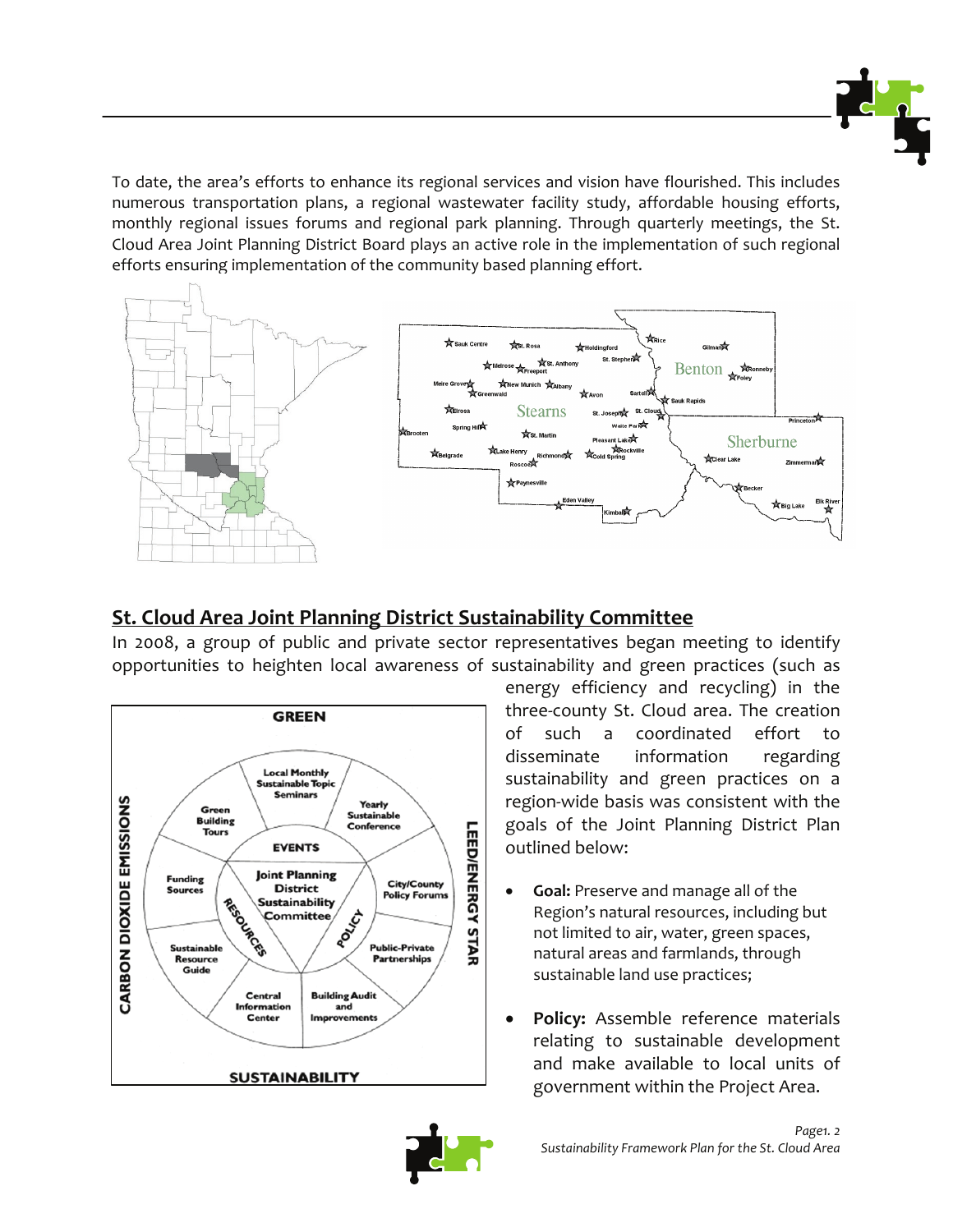

Given this goal of the Joint District Plan, and the Joint District Board's past success in coordinating and facilitating discussion on other regional initiatives, the St. Cloud Area Joint Planning District Sustainability Committee was formally adopted under the umbrella of the Joint District Board with an intent of broadening awareness and utilization of sustainable practices in the area's public and private sector entities.

However, perhaps the greatest impetus for the creation of a St. Cloud Area Joint District Planning Sustainability Committee was the grass roots interest and initiative of local environmental, education, government, and business leaders. The committee's membership reflects the broad interest and commitment of the area's community leaders to sustainability.

As a regional sustainability body, the Sustainability Committee serves as an information source for cities, counties, and a variety of business and resident perspectives. Monthly meetings allow for discussion of implementation strategies and approaches to reach the region's sustainability goals. The creation of the Sustainability Committee under the umbrella of the St. Cloud Area Joint Planning District has a number of advantages, including:

- Improve public awareness of the Joint Planning District Plan.
- Facilitate discussion of sustainable practices and opportunities for public/private sector cooperation.
- **E** Enhance the committee's credibility through the support of the area's government bodies.
- Improve grant-funding requests through regional cooperation on sustainable practices.

In addition to being a clearinghouse of information for the public, elected and appointed officials, businesses and residents, the Sustainability Committee is committed to developing and implementing a sustainability framework of goals and best practices for the St. Cloud region, as well as to provide detailed analysis and recommendations for jurisdictions seeking more in‐depth assessment of their systems and practices.

# **St. Cloud Area Joint Planning District Sustainability Framework Plan**

In May 2009, the Sustainability Committee sought a qualified consultant to assist in developing a framework of goals and best practices for the St. Cloud region, as well as to provide a detailed analysis and recommendations for jurisdictions seeking a more in‐depth assessment of their systems and practices. After review of over twenty statements of qualifications, Emmons & Oliver Resources, Inc. (EOR) was selected for their broad experience in natural resource management, and their past success in developing one of the few sustainability plans in the Nation. EOR, based in Minnesota, is a national leader in producing creative and economic solutions that respect the environment. In addition to its proven success in developing sustainability plans, EOR has in‐depth expertise within the

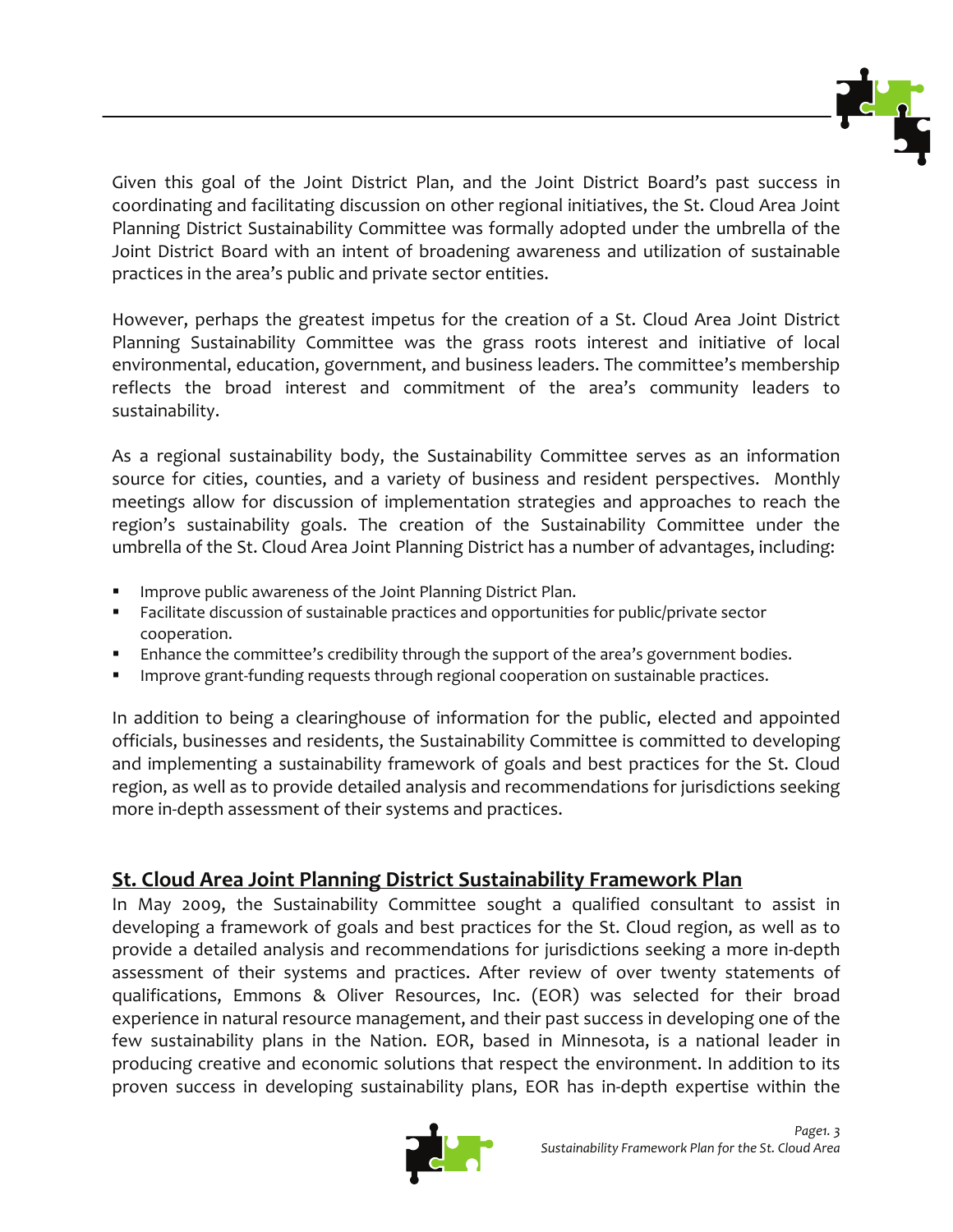

identified Sustainability Committee's 16 best practice areas, and understands the need to engage and educate future implementers on why, what, and how, thus ensuring greater success of the Sustainability Plan. Experience in St. Cloud provides them a local context, while their unique approach to collaboration and understanding of global climate change ensures innovation.

Building upon the expertise of the consultant team, the Sustainability Framework Plan development process was designed to actively engage the St. Cloud area community and the Sustainability Committee in establishing local visions, goals, and implementation initiatives. The education and engagement efforts were included in the process to provide a consistent baseline level of understanding of sustainability concepts and to ensure that the plan builds on the current activities, interests and passions of the community. The process

used to develop the plan is discussed below and highlighted in **Error! Reference source not found.**.

A. **Review of Background Information**

> The goals and recommendations outlined in the 2000 St. Cloud Area Joint Planning District Plan were reviewed to determine the current goals established for the St. Cloud area.

# B. **Web‐based Existing Practices Survey**

A web‐based survey was conducted of key staff from each member organization to assist in collecting information on sustainable initiatives that are already underway in the St.



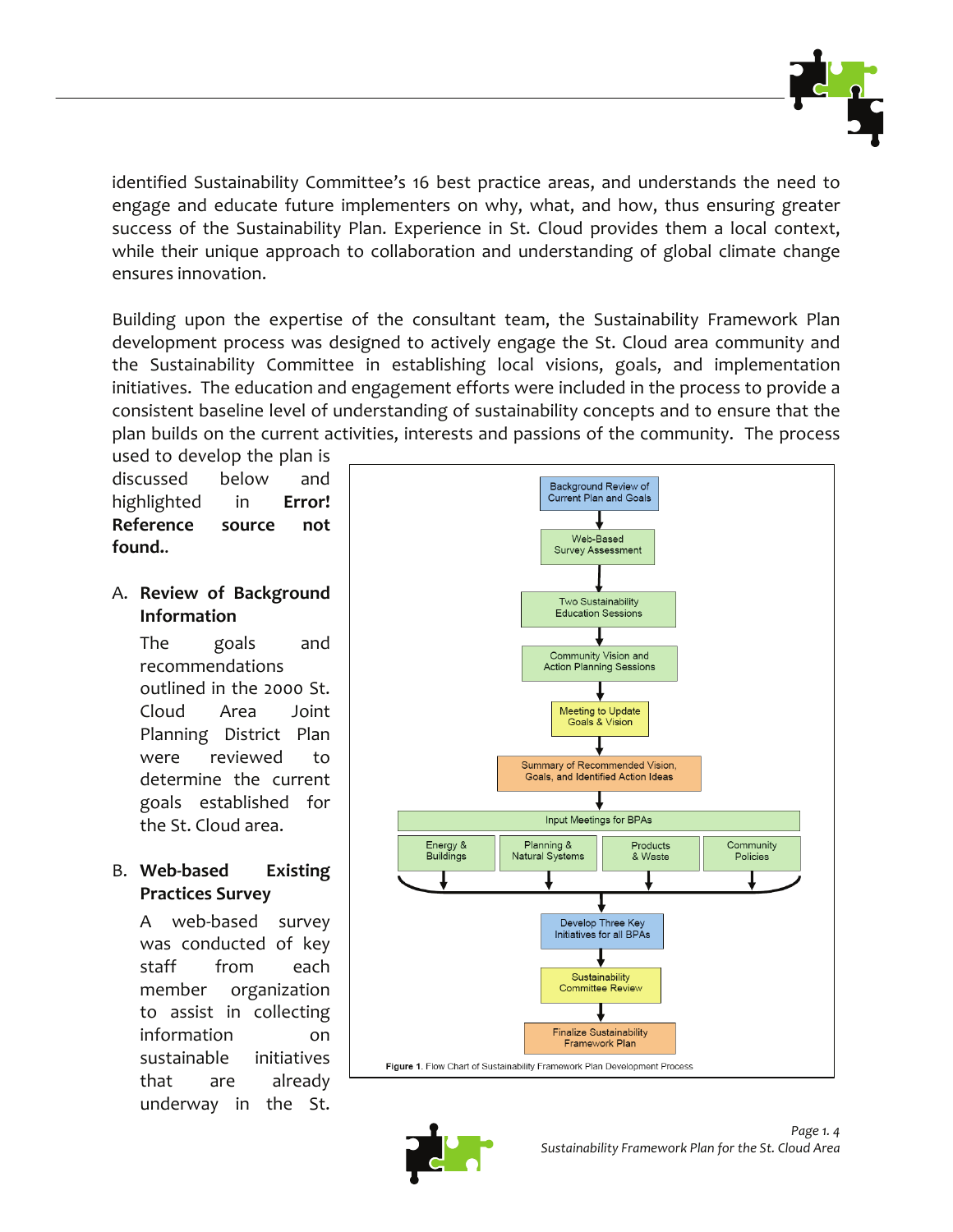

Cloud metropolitan area. The survey was intended to allow the sustainability plan to highlight current practices and build on those existing practices for future initiatives.

# C. **Education Sessions: Seminars on Sustainability and the Natural Step Framework.**

Two half‐day sustainability training sessions were conducted for interested individuals from the St. Cloud Area Joint Planning District Board, Sustainability Committee, City Councils, County Boards, Township Boards, Colleges and Universities, staff, relevant commissions, and other identified stakeholders. The two sessions covered the same topics and were scheduled at different times of the day to allow more people to attend as their schedule allowed. Participants were provided with information to establish an understanding and shared vision of sustainability through Natural Step Framework, Natural Capitalism and Cradle to Cradle concepts. An outline of the sessions, a list of attendees, and statements from the received evaluations are included as Appendix B.

## D. **Engagement Sessions: Community Vision and Action Planning**

Three half‐day visioning and action planning sessions were hosted to allow interested individuals from the St. Cloud area to provide input on the vision and potential actions needed for each BPA. The planning sessions helped develop enthusiasm for sustainability initiatives and allowed the consultant team to develop basic action plans that are integrated to the local setting. Each session allowed discussion of the current baseline of actions taking place in the St. Cloud area in each area of focus, establishment of a vision, and discussion of the types of actions attendees would like to see take place in the St. Cloud area. And agenda and minutes from the meetings are included in Appendix C.

## E. **Meeting to Update Goals and Vision**

The results of the visioning and action planning sessions and the draft goals and visions developed from the community input were presented to the Sustainability Committee to allow discussion on the vision and goals.

## F. **Summary of Recommended Vision, Goals, and Identified Action Ideas**

The results of the discussion were to refine or redefine the vision and goals for each BPA and develop a final written version of the new vision and goals. Using the identified goals and the input from the education and engagement sessions, the consultant team developed a set of specific draft implementation actions/tools for each of the BPAs. The actions/tools were used as a framework for discussion at the public input session.

## G. **Public Input Session**

One three‐hour public input session was held to facilitate input on the draft actions identified for each BPA. The input session was structured so that participants would

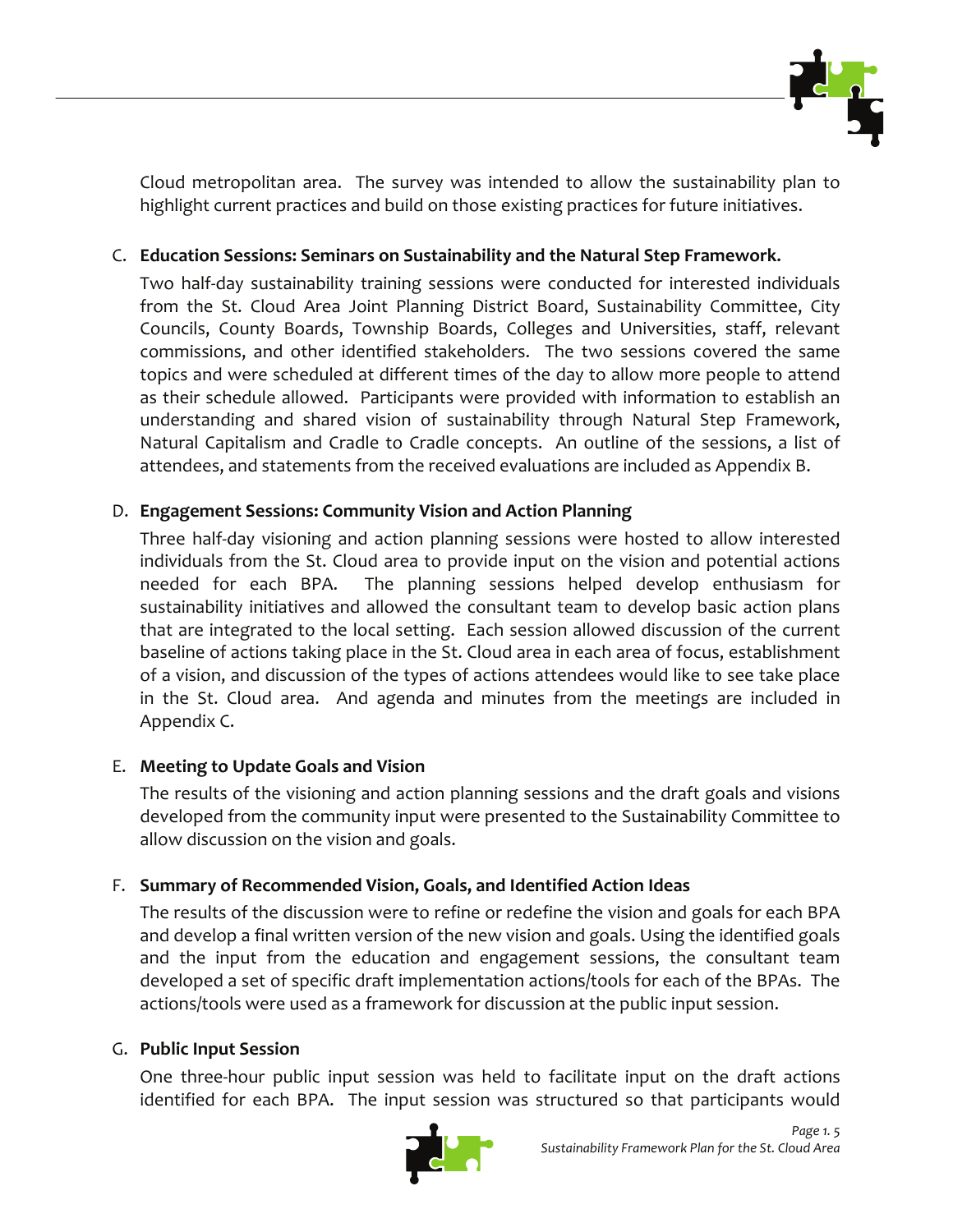

break into a number of small groups to facilitate in‐depth discussion of actions and tools to move toward the goals of each BPA. The session was broken into two sets of breakout discussion segments so that attendees had the opportunity to discuss two different BPAs in depth and evaluate connections between areas. The goal of the session was for attendees to identify the top three focus areas for initial action in each BPA. The areas for initial action are intended to be bigger picture items that will make the most difference for local sustainability. An agenda and minutes from the meeting are included as Appendix D.

## H. **Enhance Sustainability Framework Action Plan for each BPA**

The public input session concluded by defining distinct steps for accomplishing each of the three identified initiatives for the BPAs. The developed Sustainability Framework Action Plan includes the identified vision, goals, initial initiatives and actions, as well as various additional actions or tools for each BPA.

The St. Cloud Area Sustainability Framework Plan will address the following sustainability best practices areas (BPAs):

### BPA #1 – **Environmentally Preferable Purchasing**

Identify best practices in purchasing economical and environmentally preferable products and services.

## BPA #2 – **Product Stewardship**

Identify best practices in facilitating programs that partner with private industry to reduce the end‐of‐life impacts of products.

## BPA #3 – **Greenhouse Gas Reductions**

Identify best practices in reducing targets for green house gas emissions for the region's facilities.

## BPA #4 – **Sustainable Land Use Policies**

Identify best practices in developing land use policies that provide incentives to reduce sprawl, preserve open space, expand and enhance green corridors as new development and redevelopment occurs and that create a walkable community.

#### BPA #5 – **Sustainable Multi‐Modal Transportation**

Identify best practices for promoting sustainable transportation systems/networks and developing educational and public information about transportation alternatives.

#### BPA #6 – **Alternative Energy**

Identify best practices for increasing the use of clean, alternative energy options to incorporate into regional facilities which may include researching methods to reduce

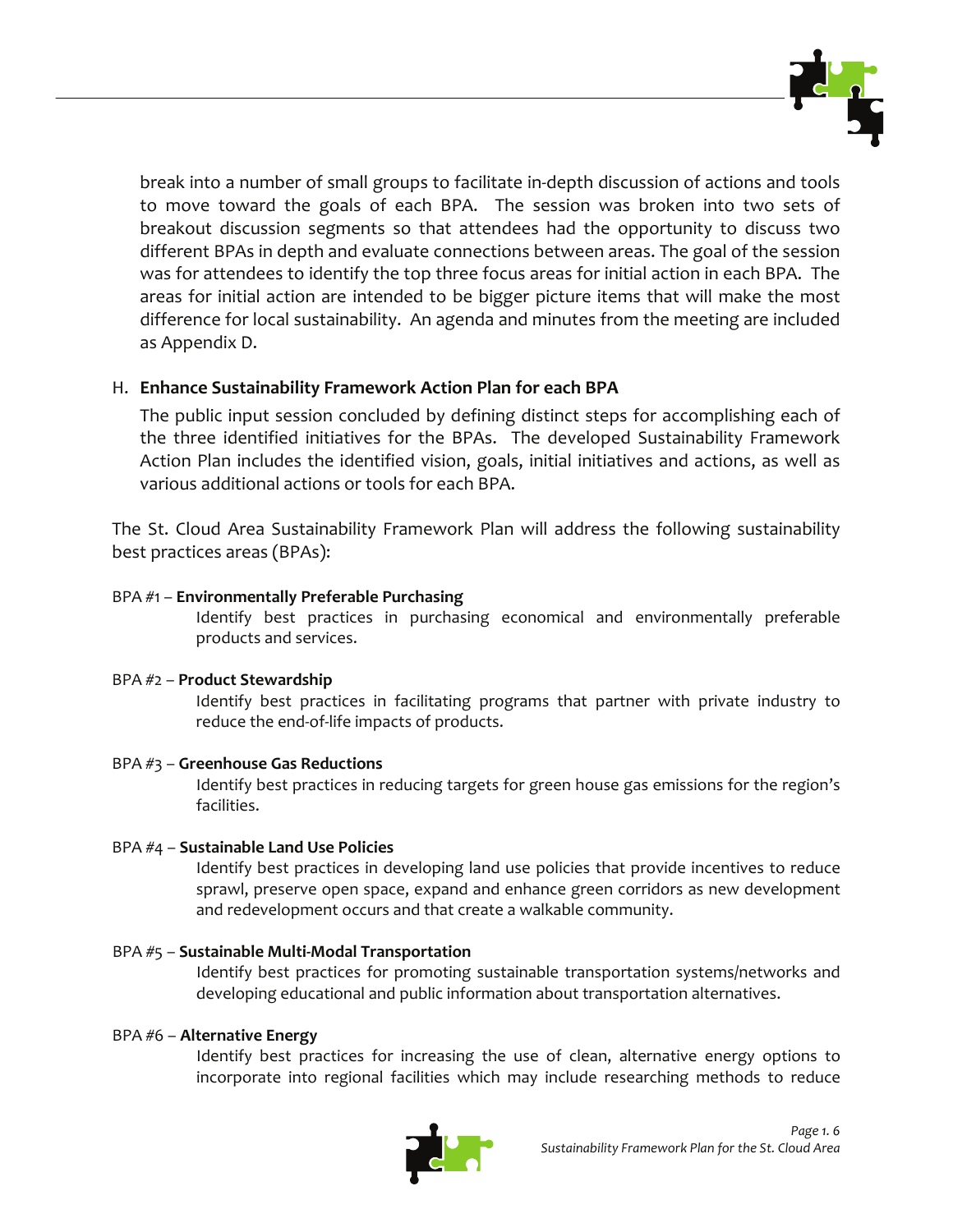

energy consumption and investigating the use of alternative energy sources for heating/cooling throughout the participating area.

#### BPA #7 – **Energy Efficiency**

Identify best practices in making energy efficiency a priority infrastructure which may include developing educational programs for the public about energy efficient techniques and construction practices, and investigating opportunities and ways to provide incentives to encourage private sector home and business energy improvements.

#### BPA #8 – **Sustainable Building Practices**

Identify best practices that will promote sustainable building practices and green construction to assist residents/builders and encourage green building techniques for both government and private development.

#### BPA #9 – **Community Health**

Identify best practices in promoting healthy community programs such as development of public education programs that endorse healthy activities for residents, and development of infrastructure to enhance walking and biking opportunities.

#### BPA #10 – **Recycling and Waste Reduction**

Identify best practices in evaluating recycling participation rates in regional operations and within the communities, as well as reducing waste and promoting reuse through development of waste reduction targets for facilities and through creation of a "Green Team" approach to reduce, reuse, and recycle.

#### BPA #11 – **Healthy Urban Forests**

Identify best practices to maintain healthy urban forests such as promoting tree planting through programs to annually increase tree canopy throughout the region and an incentive program that encourages private sector owners to plant trees within parking lots and other areas of the region.

#### BPA #12 – **Sustainability Education**

Identify best practices in developing programs to educate public schools, private schools, and private industry about sustainable practices and educating businesses about sustainability and provide an educational campaign that reaches out to colleges, universities, school districts, private industry, and professional associations about how they can achieve sustainability by incorporating certain practices into their daily operations.

#### BPA #13 – **Surface and Groundwater Resources**

Identify best practices to protect and improve surface and groundwater resources such as development of an educational program aimed at reducing water wasted through irrigation; investigating new design standards and incentives to emphasize the use of natural drainage systems; and, seeking ways to modify street improvement projects to

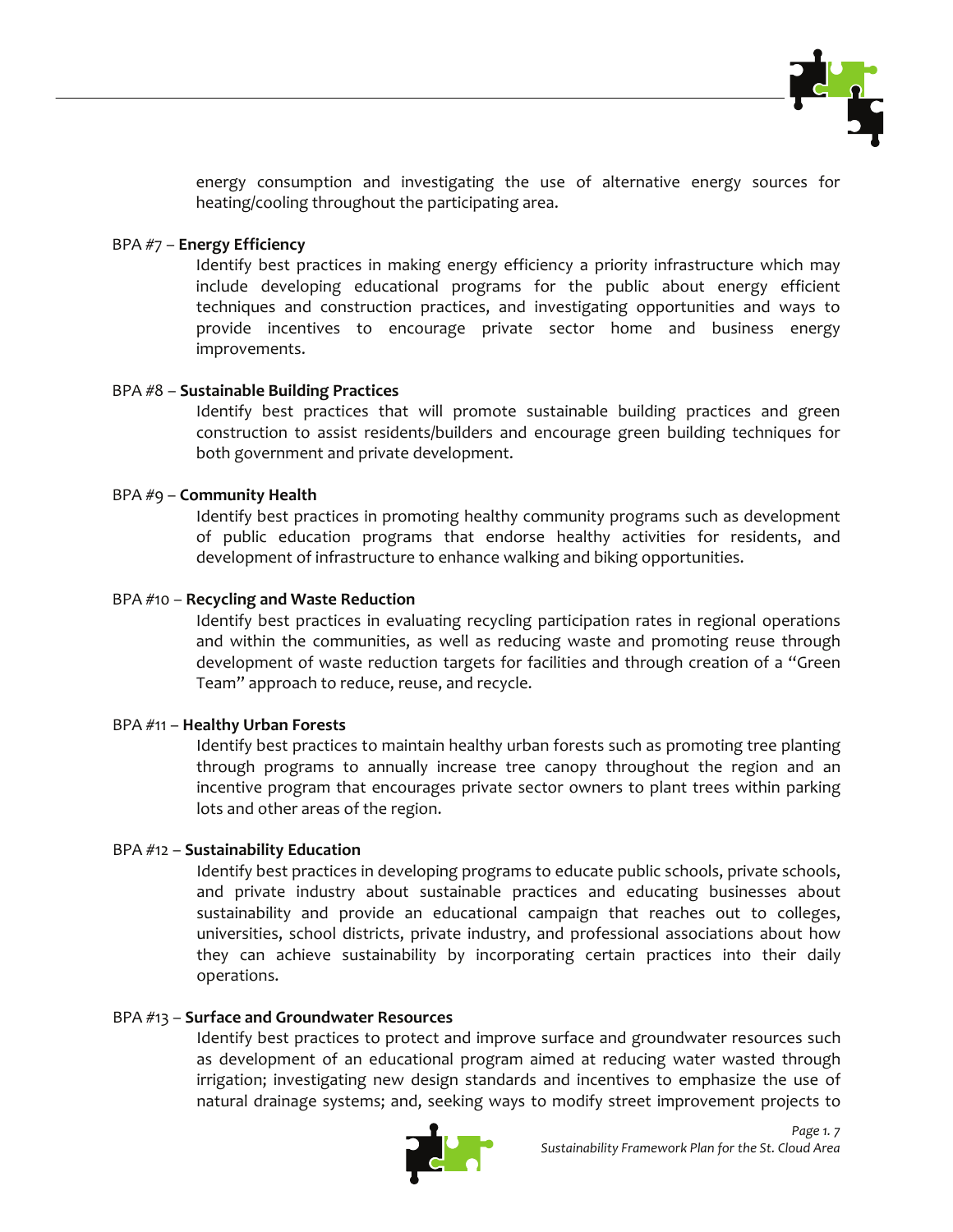

provide less impervious surface and utilize rainwater gardens, porous pavement and other environmentally friendly techniques.

#### BPA #14 – **Mississippi River Water Conservation**

Identify best practices to promote water saving practices such as adoption of water conservation policies that help protect the Mississippi River and its tributaries.

#### BPA #15 – **Innovative Opportunities**

Identify best practices for innovative opportunities to improve the environment; for example, discovering ways to partner with local utility and power providers, think tanks, manufacturers, etc. to establish regular meetings to brainstorm and implement outreach opportunities and programs; and, encouraging neighborhood environmental initiatives and investigating funding programs for local environmental projects/improvements.

#### BPA #16 – **Sustainable Government Policies/Practices**

Identify best practices to make all existing and new policies, regulations, and ordinances sustainability friendly through creation of incentive programs for certain areas where applicable (i.e., recycling at local schools).

#### BPA #17 – **Sustainable Food Systems/Practices**

Identify best practices to promote sustainable food systems through education to the private and public food service industry; including school cafeteria programs. Areas to be included are farmer's markets, buy locally, community supported agriculture (csa's), sustainable agriculture practices, and "reduce, reuse, and recycle" practices for restaurant waste.

## **Anticipated Outcomes of St. Cloud Area Sustainability Framework Plan**

Given the successes of smaller local sustainability efforts, and past achievement in the St. Cloud area's regional efforts, the Sustainability Framework Plan is in a unique position to make a great impact in addressing climate change. The achievements of other cities in Minnesota and Wisconsin since adoption of a sustainability plan is telling of the St. Cloud area's expected impacts. Though examples abound, a few are detailed below:

- Minneapolis and St. Paul completed an Urban CO2 Reduction Project Plan in 1993, with implementation plan in 1997, 2005, and 2007.
	- St. Paul reported reduced greenhouse gas emissions by 960,000 tons per year, at a total cost savings of \$59,000,000, not including significant operational savings in Public Works.
	- Minneapolis reported an economic and environmental savings exceeding 365,000 tons of CO2 reduced (1998 – 1999), and an annual savings of \$21,642,000.
	- Minneapolis met 2005 goal of reducing carbon dioxide emissions by 20% from 1988 levels.
- Burnsville adopted Sustainability Guide Plan in 2008. Since adoption, approved geothermal system for its Ice Arena – before geothermal, the ice arena contributed 46% of the City's total

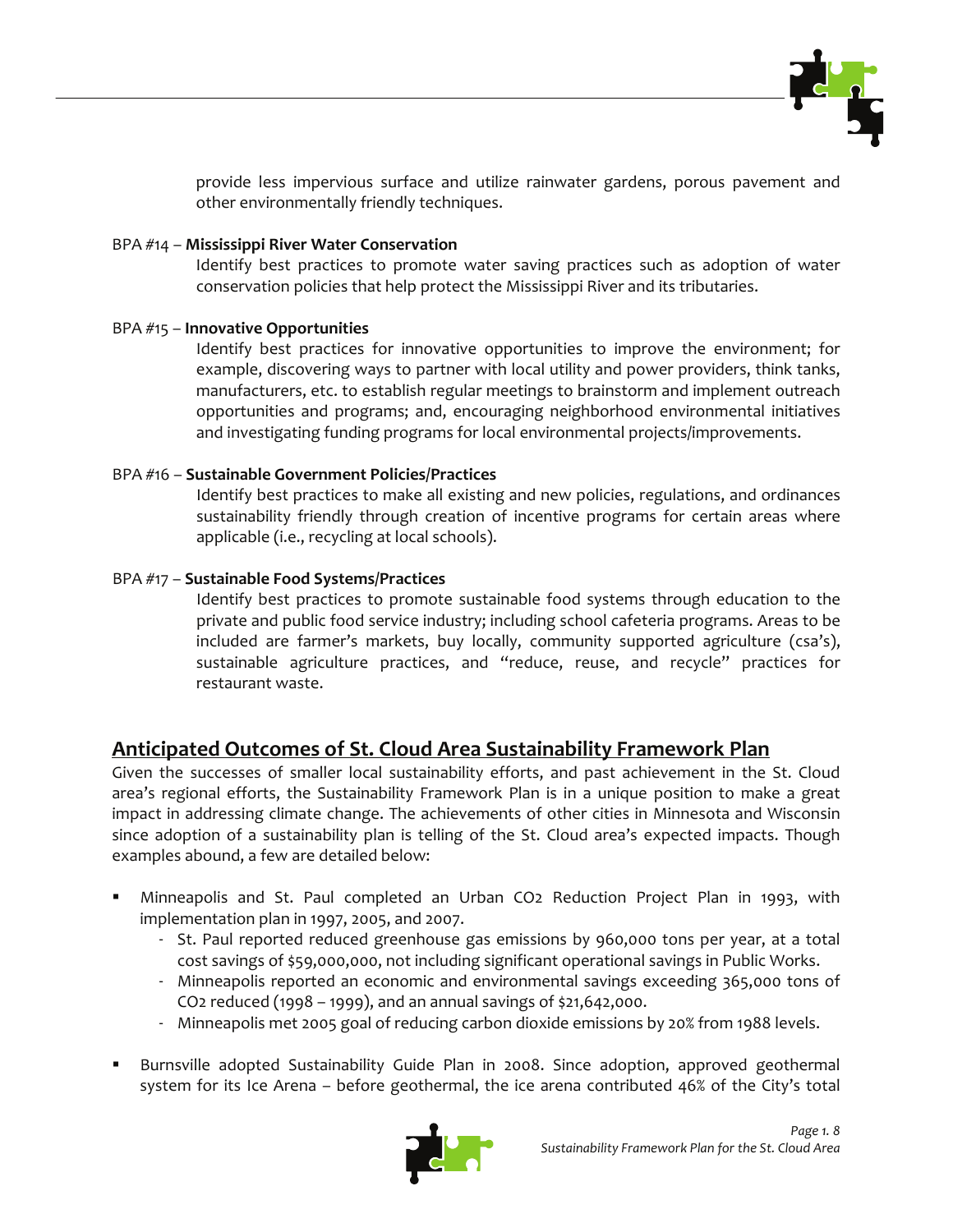

CO2 emissions. Also, the plan's CO2 reduction goals and clear steps for implementation has put the City a step ahead of others and increased grant dollars received.

 Since the City of Lacrosse, WI adopted the Sustainability Initiative, it has passed an ordinance to encourage small wind systems, begun construction of a new transit center with a green roof and implanted an award‐winning Household Hazardous Waste Program.

# **Performance Measures of St. Cloud Area Joint Planning District Sustainability Framework Plan**

Given the local government and private sector partners' significant commitments of time and resources to the formation of the sustainability committee and subsequent planning process, there is a strong expectation that the Sustainability Plan will be a living planning document that guides future action rather than sitting on a shelf. Benchmarking is an essential element to promoting greater utilization of sustainable practices suggested by the St. Cloud Area Sustainability Framework Plan. As such, a number of benchmarking and reporting strategies are outlined below. In addition, the Sustainability Framework Plan itself details additional benchmarking tools in specific BPAs.

- The Sustainability Framework Plan is staffed by the City of St. Cloud's Sustainability Coordinator and Community Development Director, who are responsible for the administration and reporting of the committee's activities. This community‐based committee will continue to meet on a monthly basis to implement the recommendations of the study.
- The Sustainability Committee was created under the auspices of the St. Cloud Area Joint Planning District Board, which consists of elected officials from the area's cities and counties. The committee is charged with reporting of past and upcoming actions during the quarterly meetings of the St. Cloud Area Joint Planning District Board.
- The Sustainability Committee envisions its role as a conduit and clearinghouse for sustainability information sought by the area's residents and entities. Community involvement and education initiatives are anticipated to take the form of a regional sustainability website, sustainability guidebook, on‐going community forms, a locally staffed call center, and others suggested by the Sustainability Framework Plan. The success of these outreach and education efforts can be easily tracked and be part of the quarterly reporting to the Joint Planning District Board and the project partners.
- As detailed within the Sustainability Framework Plan, the Minnesota B3 Energy Benchmarking and Carbon Management system can be used as a screening tool for greenhouse gas reductions and energy conservation in local buildings and to help recommend buildings for energy audits. Training is suggested for local staff and officials so that data can be continually entered for evaluations. The system can measure and compare output over time to other local buildings, and targets as established for the state of Minnesota.

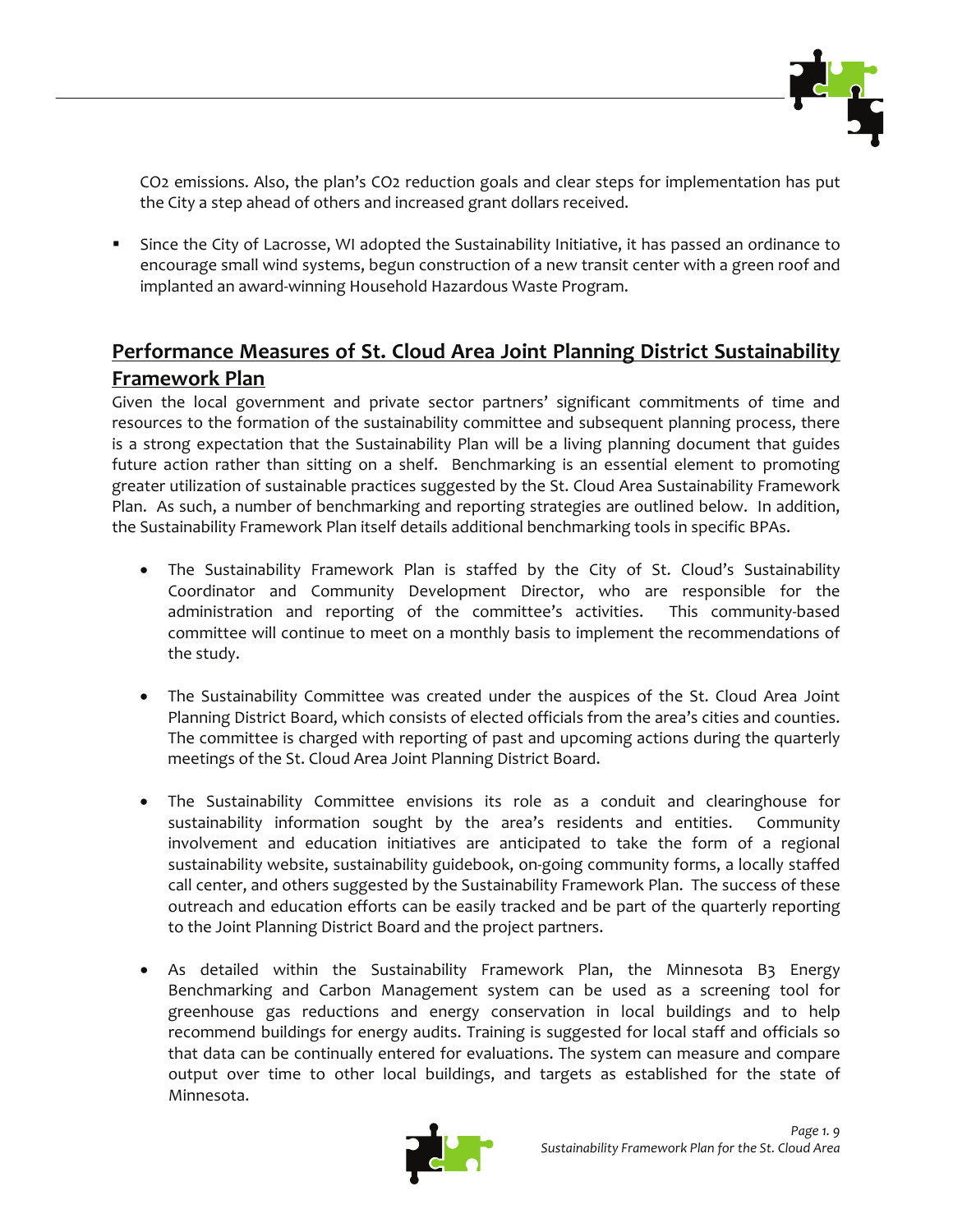

# **WHAT IS SUSTAINABILITY?**

(Remainder of this section **by Terry Gips, President, Sustainability Associates, St. Louis Park, MN www.sustainabilityassociates.com)**

# Historical Roots of Sustainability

The sun also rises, and the sun goes down, and hastens to the place where it arose. The wind *goes toward the south and turns about to the north, it whirls about continuously and the wind* returns again according to its circuits. All the rivers run into the sea, yet the sea is not full. Unto the place where the rivers come, they return again. The thing that has been; it is what shall be; *And that which is done is that which shall be done. ~ Ecclesiastes 1:5‐9*

*The frog does not drink up the pond in which it lives. ~ Native American proverb*

*In every deliberation, we must consider the impact of our decision on the next seven generations. ~ Great Law of the Hau de no sau nee (Iroquois Nation)*

*According to Jewish teachings by those who wrote the Talmud, God brought Adam to the Garden of Eden and warned: Take heed not to corrupt and destroy My world. For if you corrupt it, there will be no one to set it right after you. ~ Ecclesiastes Rabba 7.13*

# Shift in Public Awareness

Hurricane Katrina, \$3 a gallon gas, Nobel Prize and Academy Award‐winning Al Gore's *Inconvenient Truth*, and extensive media attention have served to awaken the public to the challenges with climate change and the need for sustainability. The ImagePower Green Brands 2.0 survey released May 1, 2007 by WPP, one of the world's largest communications services groups, revealed that Americans across all socioeconomic and ethnic groups display increasing degrees of green attitudes and behaviors. This is one of the greatest shifts in U.S. consumer consciousness in recent history. According to the study, 34% of Americans are "active green," meaning they identify with the idea that taking care of the environment is society's responsibility. This group is doing everything they can to make a long term positive impact on the environment—including making smarter purchasing choices.

# Definition of Sustainability

The Alliance for Sustainability has long defined sustainability as being "ecologically sound, economically viable, socially just and humane, meaning to embody our highest values -- how we treat people, animals and the Earth." (*Manna,* 1984). The United Nations defines sustainability as "meeting the needs of the present without compromising the ability of future generations to meet their needs." (U.N. World Commission on Environment & Development*, Our Common Future,* 1987)

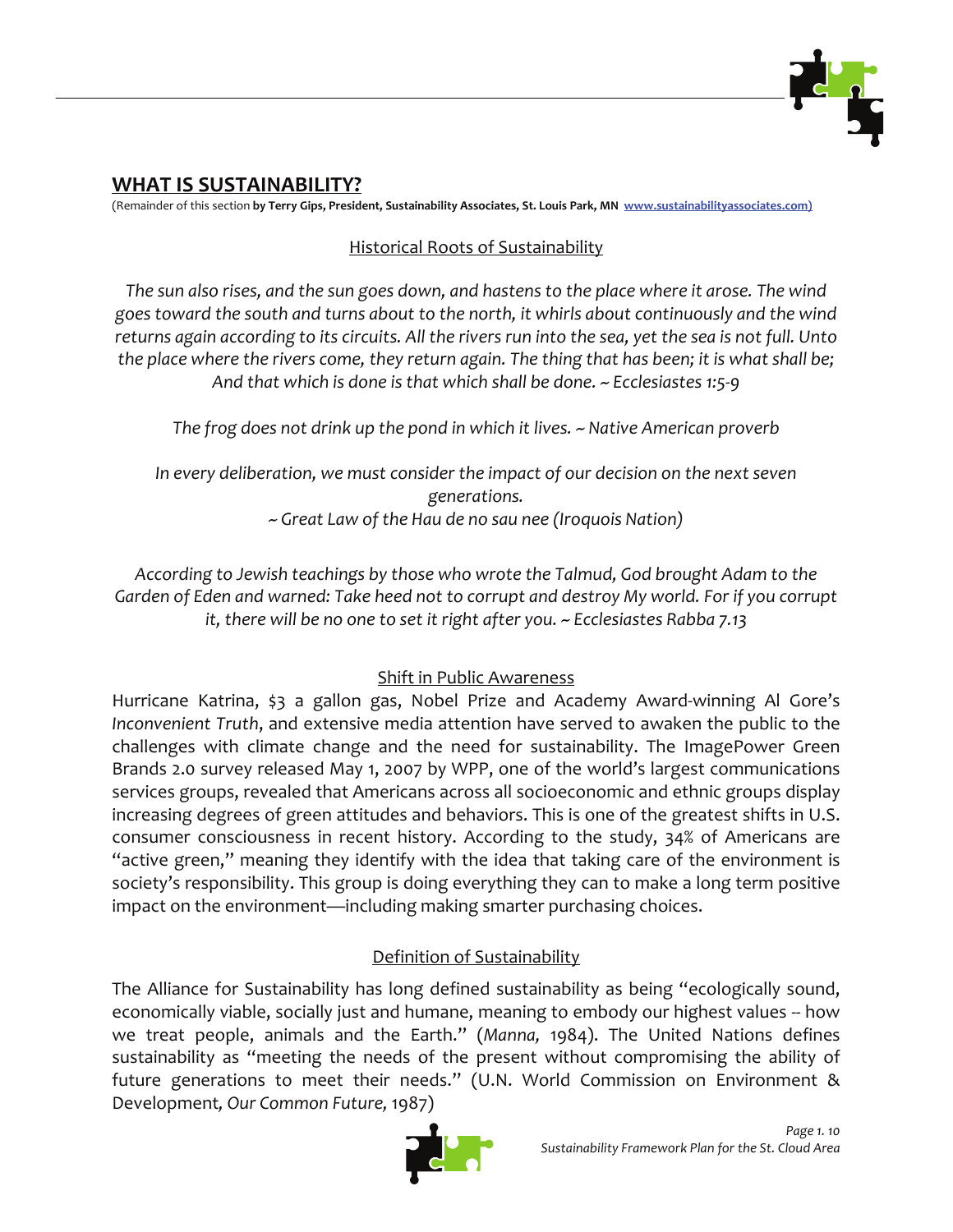

More and more businesses embrace sustainability through the use of a triple bottom line that expands beyond financial to include social and environmental concerns. (John Elkington*, Cannibals with Forks: The Triple Bottom line of 21st Century Business,* 1998) It is sometimes called the "3Ps: People, Planet and Profits", and companies such as Shell are using it along with nearly every major corporation in Europe. It forms the basis for the Dow Jones Sustainability Index with more than \$5 billion under management (www.sustainabilityindexes.com) and the Global Reporting Initiative with more than 1250 businesses in 60 countries reporting on their social, environmental and financial results (www.globalreporting.org).

*Natural Capitalism* by Paul Hawken, Amory Lovins and Hunter Lovins documents how we can have 10 to 100 times greater resource productivity, benefiting profits, people and the planet. American companies could cut national electricity consumption by at least 75% and produce approximate annual returns of 100%. Because only about 1% of all the materials mobilized to serve America are actually made into products still in use six months after sale, there is a huge opportunity to turn this 99% waste into profit.

## Taking the Natural Step to Sustainability

One of the most widely used and successful approaches for bringing about sustainability is the Natural Step Framework, which was created by Swedish medical doctor and cancer researcher Dr. Karl‐Henrik Robert, along with assistance from physicist Dr. John Holmberg. As a scientist at Sweden's leading research hospital, Robert was concerned that increasing cancer rates, especially among infants like those he was treating, were tied to environmental factors. He was frustrated by the lack of agreement among scientists about the cause or what to do, so he began a consensus process which resulted in 50 leading Swedish scientists agreeing on the underlying principles needed for sustainability.

He shared this information with major corporations who recognized the need for action. They supported the sending of an audiocassette and brochure to every home and school in Sweden--4.3 million. Leading artists, musicians and scientists produced a national TV special in 1989 to launch an educational campaign. The Natural Step became a nonprofit backed by the King of Sweden.

*My mission is to transform my company into a sustainable business one that does well by doing good – by using the principles of the Natural Step framework***. ‐‐ Ray Anderson, CEO, Interface, world's largest commercial floor covering manufacturer**

# The Natural Step in Practice

IKEA, the world's largest furniture manufacturer, became the first company to utilize it, soon followed by Electrolux (world's largest appliance manufacturer), and Sweden's railway, largest hotel and supermarket chains, biggest oil company, and McDonald's. It was also adopted by rural communities and large cities like Stockholm who became "eco-

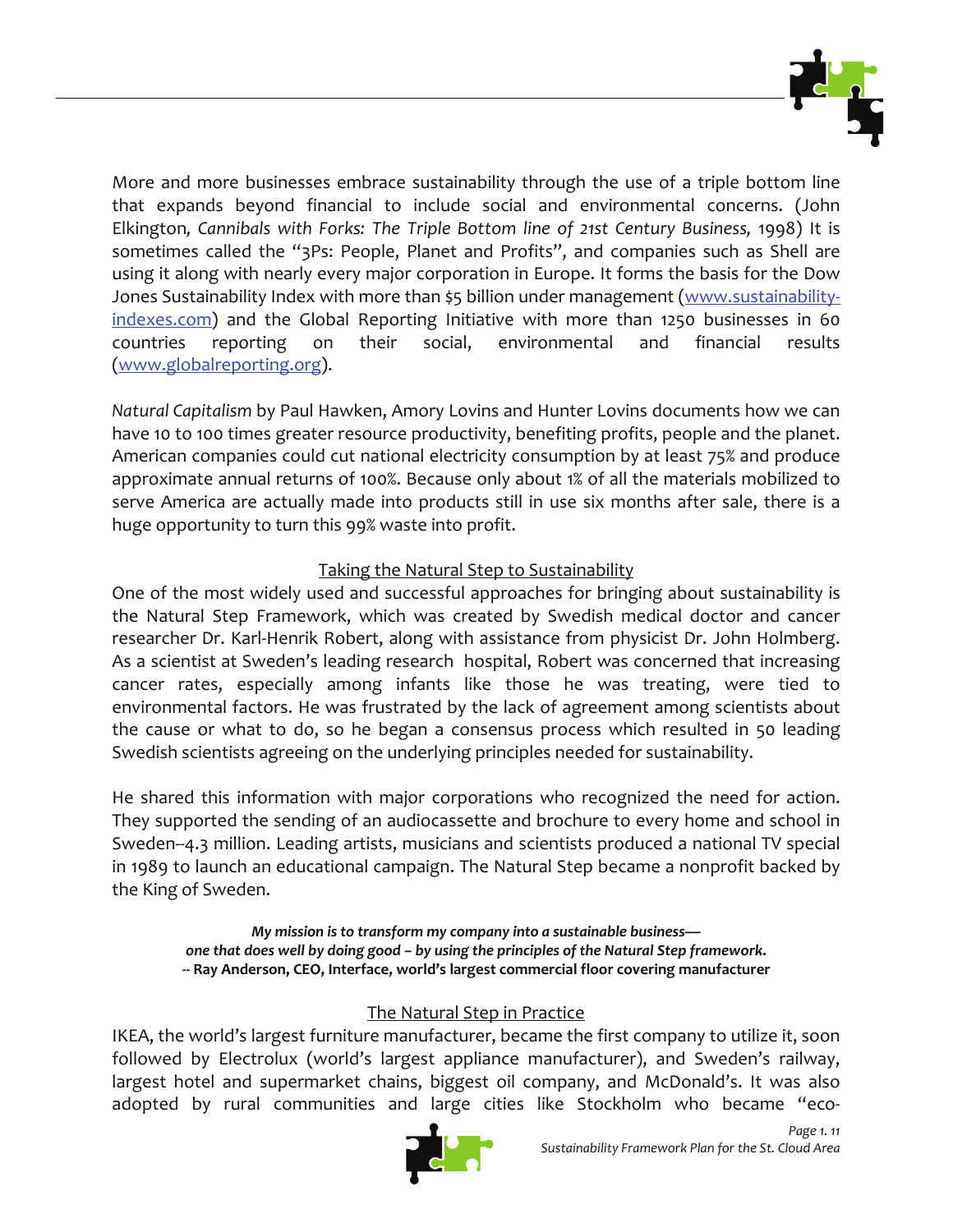

municipalities." More than 500,000 young people became involved through the Swedish Youth Parliament for Sustainability, and thousands of farmers utilized the NSF to shift toward sustainable agriculture, saving money and reducing pesticide use 75%.

The Natural Step soon spread to numerous countries and was brought to North America in the mid 90s by *Ecology of Commerce* author Paul Hawken and MIT learning organization leader Peter Senge, author of *The Fifth Discipline*. It was first used by \$1.4 billion Interface, the world's largest commercial floor covering manufacturer, which has saved more than \$300 million utilizing it. Sustainable forestry products manufacturer Collins Pine saved \$1 million a year. It also has been utilized by:

- Hundreds of businesses, including Interface, Starbucks, Home Depot, Nike, Bank of America, CH2M Hill Engineering, White Bear Racquet & Swim, Baltix Furniture and Lakewinds Natural Foods;
- Government agencies such as the State of Oregon and US Army and Navy;
- The American Planning Association;
- Numerous municipalities, including Seattle, Santa Monica, Madison and 19 Wisconsin municipalities;
- Hospitals such as Ridgeview Medical Center;
- Academic institutions such as the University of Texas, Houston; and
- Religious institutions.

# Four Principles of the Natural Step Framework (NSF)

The Natural Step was established with the purpose of developing and sharing a common framework composed of easily understood, scientifically based principles that serve as a compass to guide society toward a just and sustainable future. The NSF emphasizes that the only long‐term, sustainable manner in which business and society can operate is within the Earth's natural cycles. This can be accomplished by meeting four basic sustainability conditions:

The Natural Step Framework (Natural Step www.naturalstep.org) holds that in a sustainable society, nature won't be subject to systematically increasing:

1…Concentrations of substances extracted from the earth's crust;

2…Concentrations of substances produced by society;

3…Degradation by physical means;

And, in that society,

4…people are not subject to conditions that systematically undermine their capacity to meet their needs.

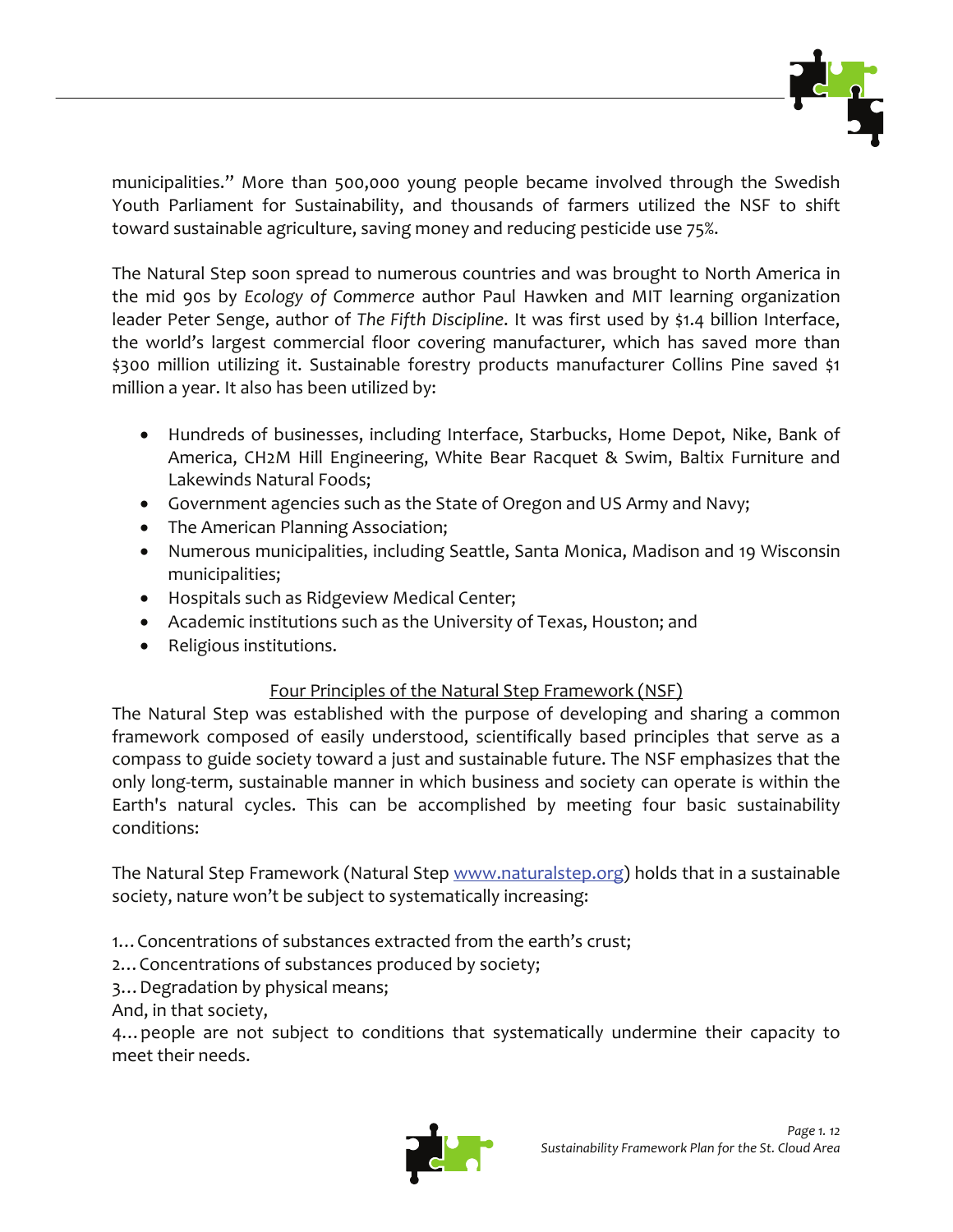

To address the first three, strategies include both dematerialization (using less resources to accomplish the same task), substitution of alternatives, more efficient use of materials and the 3 Rs and 1 C: Reduce, Reuse, Recycle and Compost. To make these four principles more accessible to the public, the Alliance for Sustainability and other groups utilize an easy-tounderstand, practical way of addressing the principles:

**1. What We Take From the Earth: Mining and Fossil Fuels –** Avoid "systematically increasing concentrations of substances extracted from the earth's crust." Simply, we need to use renewable energy and nontoxic, reusable materials to avoid the spread of hazardous mined metals and pollutants. Why? Mining and burning fossil fuels release a wide range of substances that do not go away, but rather, continue to build up and spread in our ecosphere. Nature has adapted over millions of years to specific amounts of these materials. Cells don't know how to handle significant amounts of lead, mercury, radioactive materials and other hazardous mining compounds, leading to learning disabilities, weakened immune systems and stunted development. Burning fossil fuels contributes to smog, acid rain and climate change.

*Action:* We can reduce energy, purchase renewable energy and support sound public policies. We can walk, bike, carpool, use public transit and "eco-drive" (properly inflate tires, drive the speed limit and avoid sudden stops/starts - save 25-35% on fuel). We can reduce heating/cooling (save 20%), turn off computers (save \$120/yr) and use compact fluorescents (save \$25‐50), LEDs, Energy Star appliances (30% energy saving), proper insulation, battery lawnmowers (save \$65/year), and "smart power strips" (save \$120/yr). We can decrease mined metals through recycling (cans, fluorescents, electronics), reused rings, rechargeable batteries (two save \$1000), non-mercury thermometers, soy inks, and sustainable building.

**2. What We Make: Chemicals, Plastics, and Pesticides –** Nature must not "be subject to systematically increasing concentrations of substances produced by society." Simply, we need to use safe, biodegradable substances that don't cause the spread of toxins in the environment. Why? Since World War II, our society has produced more than 85,000 chemicals, such as DDT and PCBs. Many of these substances don't go away, but rather, spread and bio-accumulate in nature and the fat cells of animals and humans. Cells don't know how to handle significant amounts of these chemicals, often leading to cancer, hormone disruption, improper development, birth defects and long-term genetic change.

Action: We can use non-toxic, natural cleaning materials (chlorine-free), personal care products (no anti‐bacterial soap), toys, paints and renovation materials (formaldehyde‐free). We can reduce plastics with reusable bags, plates, cups, cutlery, and water bottles, while reusing packaging, recycling containers and purchasing bio‐based, compostable containers. We can use safe, natural pest control in our parks, schools, workplaces, homes and yards.